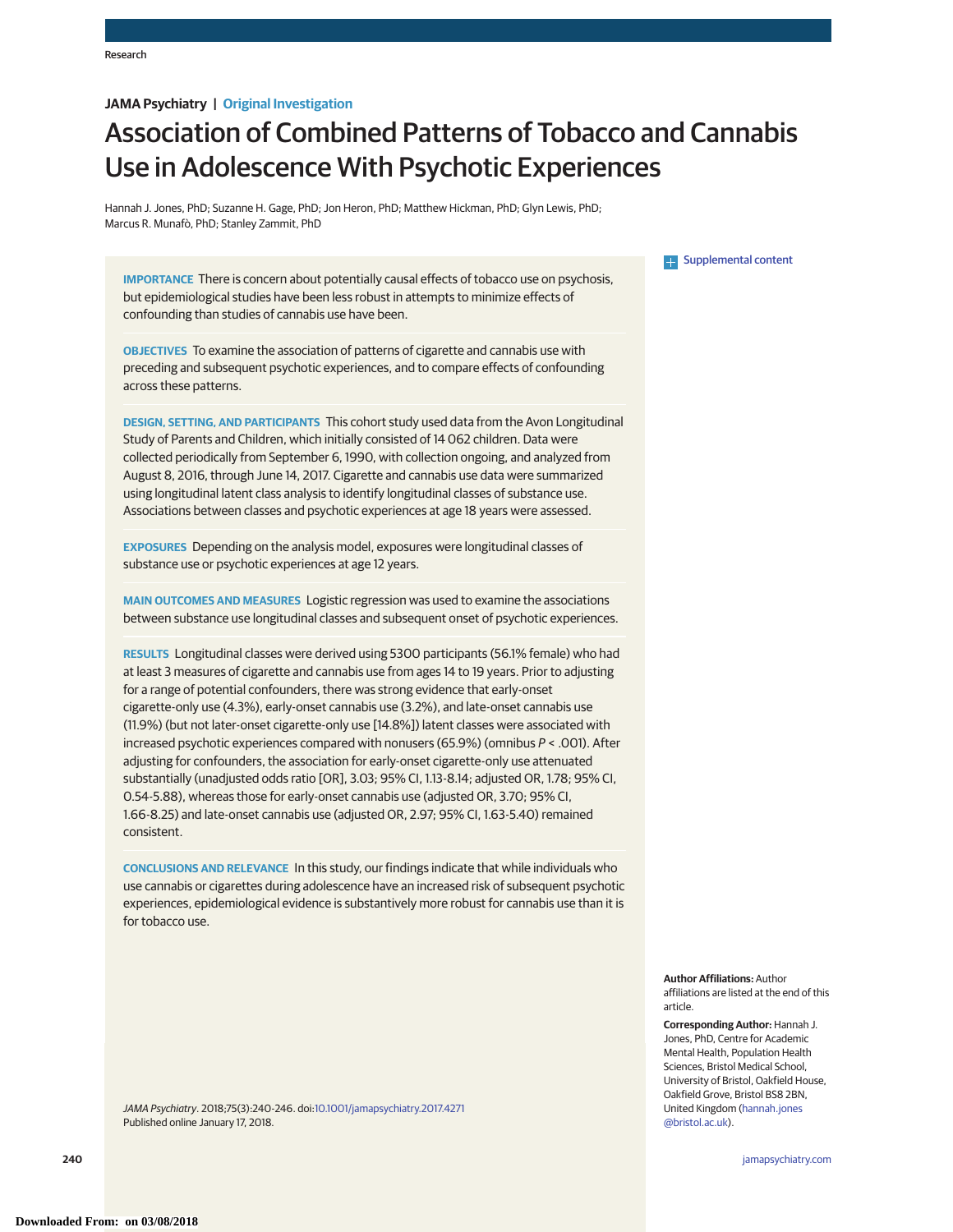annabis and tobacco are frequently used together, iden-<br>tifying their individual associations on mental health<br>is difficult but important, as this can advance under-<br>standing of causal mochanisms and bola target proventive tifying their individual associations on mental health standing of causal mechanisms and help target preventive interventions.

Individuals who use cannabis regularly have a 2- to 3-fold increased risk of a psychotic outcome.<sup>1</sup> Tobacco use is also associated with an increased incidence of psychotic disorders<sup>2-5</sup> in cohort studies, and (less consistently) with subclinical psychotic symptoms, <sup>6-8</sup> with hypothesized casual mechanisms including nicotine increasing dopamine release and inducing  $D_2$ receptor supersensitivity.<sup>5,9</sup>

However, while a recent systematic review reported a metaanalysis estimate for daily smoking and psychosis thatwas similar to that for regular cannabis use, the estimate was based on results unadjusted for confounders,<sup>5</sup> unlike that for cannabis.<sup>1</sup> While concern about confounding leading to overestimation of association on psychosis also exists for cannabis,<sup>1</sup> support for causal effects of cannabis also comes from experimental studies showing an increase in psychotic experiences following exposure to intravenousΔ9-tetrahydrocannabinol (THC).10 In contrast, experimental studies of nicotine administration do not support the acute onset of psychotic experiences.<sup>11</sup>

The strongest evidence of a causal effect of tobacco on psychosis is that a genetic locus associated with heaviness of smoking (within the nicotinic receptor *CHRNA5-A3-B4* gene cluster) is 1 of the loci most strongly associated with schizophrenia.12 However, this is also theoretically consistent with either confounding by shared genetic effects (biological pleiotropy) or, perhaps less plausibly, reverse causality (ie, biological risk of schizophrenia causing smoking behavior).

Associations between genetic risk for psychosis and both cannabis use and heaviness of cigarette use are also consistent with causal effects, reverse-causal effects, and pleiotropy explanations.13-15

As most people who use cannabis also smoke cigarettes, teasing out potentially causal effects of cannabis from those of tobacco is difficult, particularly as individuals usually mix their cannabis with tobacco, even when classing themselves as nonsmokers.<sup>16</sup> Measurement error can lead to incorrect estimates of causal effects (see Gage et al<sup>16</sup> and Munafò et al<sup>17</sup> for examples of the impact of measurement error on confounding and main effects) and is particularly likely when using single–time point assessments of exposure status. Thus, other methods for teasing out causal effects of cannabis as distinct from tobacco are required.

One approach that can help inform causal inference is to use behavioral patterns of cannabis and cigarette use over time to identify classes of individuals with different substance use profiles across a developmental period rather than relying on patterns of cannabis and cigarette use at a single point in time.18 Such methods capture additional information that may enable continual users of cannabis and cigarettes to be distinguished from those who may have experimented briefly.

In this study, we used longitudinal latent class analysis (LLCA) to identify subgroups of individuals based on similar patterns of cigarette and cannabis use behavior over time to examine the association of different classes with subsequent

## **Key Points**

**Question** Are patterns of adolescent cigarette and cannabis use differentially associated with subsequent onset of psychotic experiences?

**Findings** In this longitudinal cohort study of 3328 adolescents, there is evidence that both cannabis and cigarette use are associated with subsequent psychotic experiences prior to adjusting for confounders. However, after adjusting, the associations for cigarette-only use attenuated substantially, whereas those for cannabis use remained consistent.

**Meaning** While individuals who use either cannabis or cigarettes during adolescence appear to be at increased risk of psychotic experiences, the association of psychotic experiences is greater with cannabis than with tobacco smoking.

onset of psychotic experiences, compare patterns of confounding across these classes, and examine the association of childhood psychotic experiences with adolescent patterns of cigarette and cannabis use.

## Methods

## **Participants**

The sample comprised individuals within the Avon Longitudinal Study of Parents and Children birth cohort. The initial cohort consisted of 14 062 children born to women residing in the former Avon Health Authority area with expected delivery dates from April 1, 1991, to December 31, 1992.<sup>19-21</sup> All participants provided written informed consent, and ethical approval was obtained from the Avon Longitudinal Study of Parents and Children Ethics and Law Committee and the local research ethics committees.

#### **Measures**

#### Cigarette and Cannabis Use

Measures of cigarette and cannabis use were collected at 6 time points between ages 14 and 19 years (eAppendix in the [Supple](http://jama.jamanetwork.com/article.aspx?doi=10.1001/jamapsychiatry.2017.4271&utm_campaign=articlePDF%26utm_medium=articlePDFlink%26utm_source=articlePDF%26utm_content=jamapsychiatry.2017.4271)[ment\)](http://jama.jamanetwork.com/article.aspx?doi=10.1001/jamapsychiatry.2017.4271&utm_campaign=articlePDF%26utm_medium=articlePDFlink%26utm_source=articlePDF%26utm_content=jamapsychiatry.2017.4271). As very few individuals used cannabis without tobacco<sup>16</sup> (eTable 1 in the [Supplement\)](http://jama.jamanetwork.com/article.aspx?doi=10.1001/jamapsychiatry.2017.4271&utm_campaign=articlePDF%26utm_medium=articlePDFlink%26utm_source=articlePDF%26utm_content=jamapsychiatry.2017.4271), data at each time point were summarized as individuals who did not report cigarettes or cannabis use, individuals who reported cigarette use only, and individuals who reported cannabis use (with or without cigarettes).

#### Psychotic Experiences

The semi-structured psychosis-like symptom interview  $(PLIKSi)^{22,23}$  was used to assess psychotic experiences at ages 12 and 18 years. The PLIKSi allows rating of 12 psychotic experiences including hallucinations, delusions, and thought interference.

The primary psychotic experience measures at ages 12 and 18 years were binary variables relating to whether an individual had at least 1 definite psychotic experience compared with suspected or no psychotic experiences. As sensitivity analyses, we also repeated analyses using narrower (definite psychotic experiences vs none; psychotic disorder vs none) and broader (defi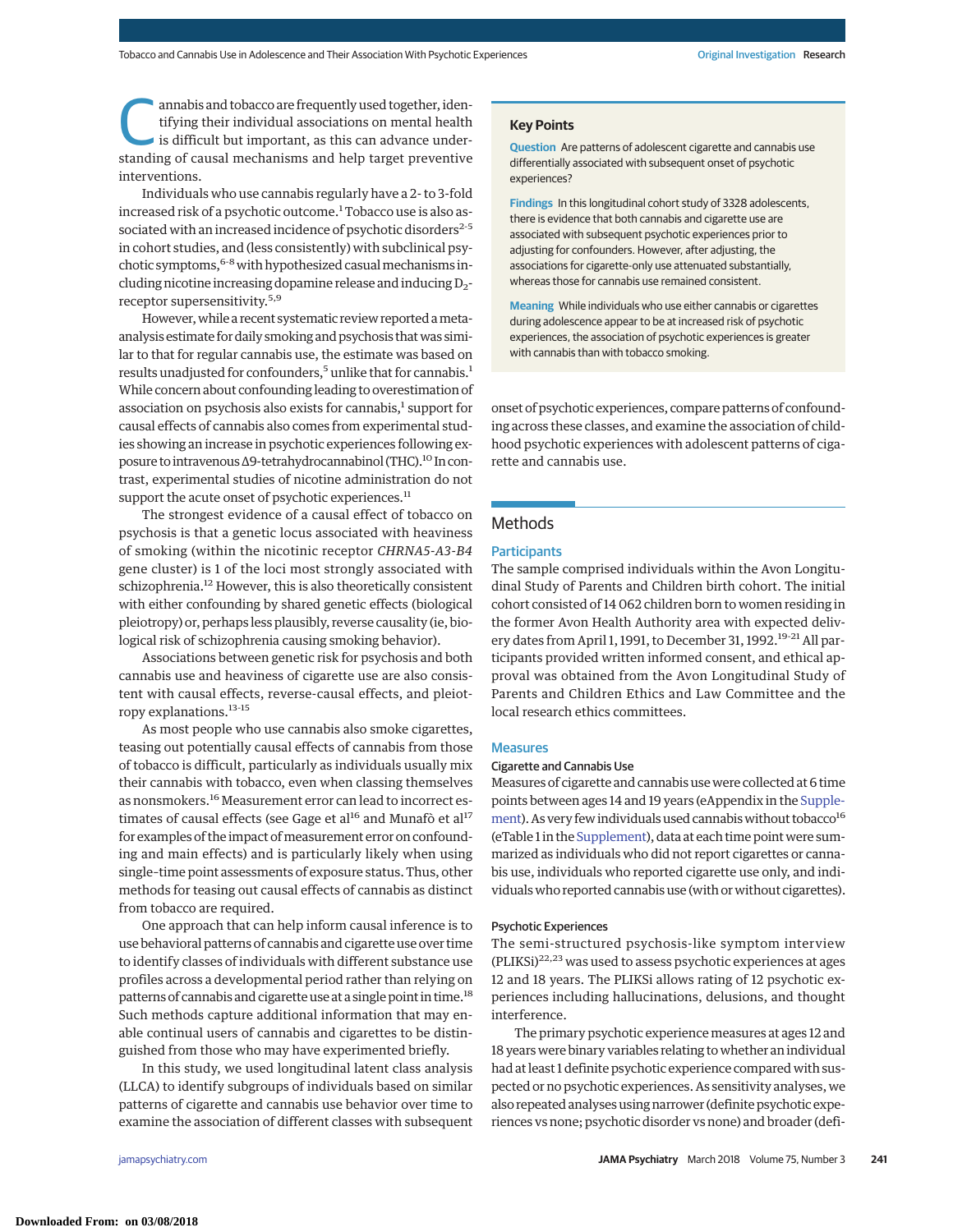Table 1. Sample Demographics for Participants Who Completed Questions Related to Cigarette and Cannabis Use per Time Point<sup>a</sup>

| <b>Time</b>    | Data Source          | Respondents/<br>Time Point, No. | Female,<br>No. (%) | Age, y |                   |  |
|----------------|----------------------|---------------------------------|--------------------|--------|-------------------|--|
| Point          |                      |                                 |                    | Mean   | Median (Range)    |  |
|                | Interview            | 4654                            | 2530 (54.4)        | 13.8   | 13.8 (12.5-15.2)  |  |
|                | Postal questionnaire | 4537                            | 2608 (57.5)        | 14.2   | $14.1(14-16.2)$   |  |
| 3              | Interview            | 4421                            | 2421 (54.8)        | 15.4   | $15.3(14.3-17.5)$ |  |
| $\overline{4}$ | Postal questionnaire | 4169                            | 2478 (59.4)        | 16.7   | $16.6(16.4-18.1)$ |  |
| 5              | Interview            | 3541                            | 2002 (56.5)        | 17.7   | $17.7(16.3-19.6)$ |  |
| 6              | Postal questionnaire | 2927                            | 1878 (64.2)        | 18.6   | 18.7 (17.8-20)    |  |

<sup>a</sup> Approximate age used to plot the data was 14 years for time point 1, 15 years for time point 2, 16 years for time point 3, 17 years for time point 4, 18 years for time point 5, and 19 years for time point 6.

nite or suspected psychotic experiences vs none) cutoffs for defining the outcome (eAppendix in the [Supplement\)](http://jama.jamanetwork.com/article.aspx?doi=10.1001/jamapsychiatry.2017.4271&utm_campaign=articlePDF%26utm_medium=articlePDFlink%26utm_source=articlePDF%26utm_content=jamapsychiatry.2017.4271).

#### Potential Confounders

Potential confounders examined included sex, family history of schizophrenia or depression, family history of drug use,maternal and/or paternal smoking during pregnancy, maternal education, highest parental social class, IQ (age 8 years), childhood trauma or experiencing bullying (ages 7-9 years), emotional and behavioral problems (Strengths and Difficulties Questionnaire score, age 9 years), and alcohol use (age 12 years) (eAppendix in the [Supplement\)](http://jama.jamanetwork.com/article.aspx?doi=10.1001/jamapsychiatry.2017.4271&utm_campaign=articlePDF%26utm_medium=articlePDFlink%26utm_source=articlePDF%26utm_content=jamapsychiatry.2017.4271).

#### Statistical Analysis

# Longitudinal Latent Class Analysis

Longitudinal latent class analysiswas used to derive distinct behavior patterns in the repeated-measures data relating to cigarette and/or cannabis use as previously described.<sup>24,25</sup> The aim of LLCA is to identify the number of latent classes that adequately explain the relationship between the observed variables. Individualswere included in the analysis if they had data present for 3 or more time points. Starting with 1 class, additional classes were added and themodel fit was assessed until the optimal number of classes was achieved. Model fit was assessed using the following parameters: proportion of individuals in each class, sample size–adjusted Bayesian information criterion, and Lo-Mendell-Rubin likelihood ratio test. Longitudinal latent class analysiswas performed using MPlus version 7.31 software.26

## Association Analyses

Psychotic Experiences as Exposure | Multinomial regression was used to assess whether psychotic experiences at age 12 years were associated with subsequent latent class membership, before and after adjustment for potential confounders, using a manual implementation of the bias-adjusted 3-step method (eAppendix in the [Supplement\)](http://jama.jamanetwork.com/article.aspx?doi=10.1001/jamapsychiatry.2017.4271&utm_campaign=articlePDF%26utm_medium=articlePDFlink%26utm_source=articlePDF%26utm_content=jamapsychiatry.2017.4271).<sup>27</sup> Analyses were also conducted on a restricted sample omitting 455 participants who used cannabis or cigarettes at age 12 years.

Psychotic Experiences as Outcome | Logistic regression was used to assess whether latent class membership was associated with subsequent psychotic experiences at age 18 years, before and after adjustment for potential confounders. For these analyses, derivation of classes was restricted to data from the first to fourth time point (approximate ages 14-17 years). Other-

**242 JAMA Psychiatry** March 2018 Volume 75, Number 3 **(Reprinted)** [jamapsychiatry.com](http://www.jamapsychiatry.com/?utm_campaign=articlePDF%26utm_medium=articlePDFlink%26utm_source=articlePDF%26utm_content=jamapsychiatry.2017.4271)

wise, the method used to derive classes was as previously described. Restricting data to 4 time points had minimal impact on latent class structure and proportions (eFigure and eTable 2 in the [Supplement\)](http://jama.jamanetwork.com/article.aspx?doi=10.1001/jamapsychiatry.2017.4271&utm_campaign=articlePDF%26utm_medium=articlePDFlink%26utm_source=articlePDF%26utm_content=jamapsychiatry.2017.4271). Analyses were also conducted on a restricted sample omitting 149 participants with definite psychotic experiences at age 12 years.

Adjusting for family history of schizophrenia or depression, family history of drug use, paternal smoking during pregnancy, social class, IQ , experiencing bullying, childhood trauma, and alcohol use had almost no association with results for either model previously described (eTable 3 in the [Supplement\)](http://jama.jamanetwork.com/article.aspx?doi=10.1001/jamapsychiatry.2017.4271&utm_campaign=articlePDF%26utm_medium=articlePDFlink%26utm_source=articlePDF%26utm_content=jamapsychiatry.2017.4271) but reduced the analysis sample size substantially. We therefore only adjusted for sex, maternal education, maternal smoking during pregnancy, and child Strengths and Difficulties Questionnaire score in our final adjusted model.

## Missing Data

Percentage of missing data increased with time (eTable 4 in the [Supplement\)](http://jama.jamanetwork.com/article.aspx?doi=10.1001/jamapsychiatry.2017.4271&utm_campaign=articlePDF%26utm_medium=articlePDFlink%26utm_source=articlePDF%26utm_content=jamapsychiatry.2017.4271). Participants in the analysis sample were more likely to be female and to come from more advantaged backgrounds (Table 1 and eTable 5 in the [Supplement\)](http://jama.jamanetwork.com/article.aspx?doi=10.1001/jamapsychiatry.2017.4271&utm_campaign=articlePDF%26utm_medium=articlePDFlink%26utm_source=articlePDF%26utm_content=jamapsychiatry.2017.4271).

# Results

Data were available for 5300 participants (56.1% female). Based on model fit statistics (eTable 6 in the [Supplement\)](http://jama.jamanetwork.com/article.aspx?doi=10.1001/jamapsychiatry.2017.4271&utm_campaign=articlePDF%26utm_medium=articlePDFlink%26utm_source=articlePDF%26utm_content=jamapsychiatry.2017.4271), there was good agreement that a 5-class solution adequately described the heterogeneity within the data.

The 5-class model comprised individuals with a higher probability of early-onset cigarette-only use (4.3%), earlyonset cannabis use (3.2%), late-onset cigarette-only use (14.8%), late-onset cannabis use (11.9%), and individuals with a very low probability of cigarette or cannabis use (65.9%; referred to as nonusers) (Figure).

# Patterns of Cigarette and/or Cannabis Use at Ages 14 to 17 Years and Psychotic Experiences at Age 18 Years

Individuals within the early-onset cigarette-only class, but not the late-onset cigarette-only class, had greater odds of psychotic experiences at age 18 years when compared with nonusers (odds ratio [OR], 3.03; 95% CI, 1.13-8.14; and OR, 0.84; 95% CI, 0.31-2.31, respectively) (Table 2).

There was strong evidence that participants within the early-onset and late-onset cannabis use classes also had increased odds of psychotic experiences (early-onset cannabis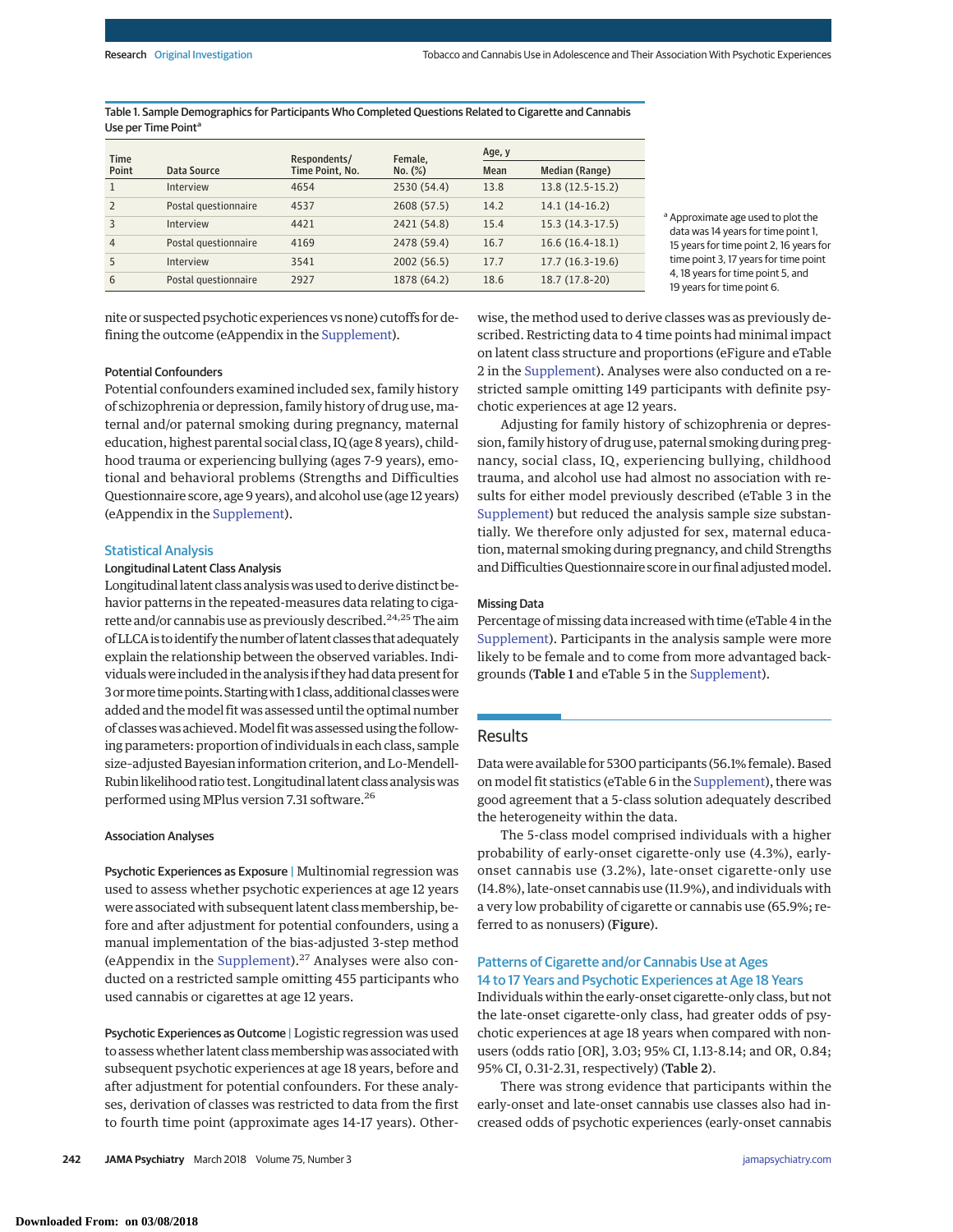

#### The probability axis represents the probability of a class member being a nonuser, a cigarette-only user, or a cannabis with or without cigarette user at each time point.

|                | Table 2. Associations Between Cigarette and/or Cannabis Use and Psychotic Experiences at Age 18 Years<br><b>Definite Psychotic Experiences</b><br>$(n = 3328)$ |                      |                     |                      |
|----------------|----------------------------------------------------------------------------------------------------------------------------------------------------------------|----------------------|---------------------|----------------------|
|                | Unadjusted                                                                                                                                                     |                      | Adjusted            |                      |
| Variable       | OR (95% CI) <sup>a</sup>                                                                                                                                       | P Value <sup>b</sup> | OR (95% CI)a,c      | P Value <sup>b</sup> |
| Early-onset    |                                                                                                                                                                |                      |                     |                      |
| Cigarette-only | $3.03(1.13-8.14)$                                                                                                                                              |                      | $1.78(0.54-5.88)$   |                      |
| Cannabis       | $3.79(1.73-8.31)$                                                                                                                                              |                      | $3.70(1.66-8.25)$   |                      |
| Late-onset     |                                                                                                                                                                | < 0.01               |                     | < 0.01               |
| Cigarette-only | $0.84(0.31-2.31)$                                                                                                                                              |                      | $0.73(0.27-1.98)$   |                      |
| Cannabis       | $3.05(1.69-5.53)$                                                                                                                                              |                      | $2.97(1.63 - 5.40)$ |                      |

Abbreviation: OR, odds ratio.

Compared with nonusers class.

The omnibus P value for associations between cigarette and/or cannabis use classes and psychotic experiences at age 18 years.

Adjusted for sex, maternal education, emotional and behavioral problems (Strengths and Difficulties Questionnaire score at age 9 years), and maternal cigarette smoking during pregnancy.

|  | Table 3. Associations Between Psychotic Experiences at Age 12 Years and Subsequent Cigarette and/or Cannabis Use |  |  |
|--|------------------------------------------------------------------------------------------------------------------|--|--|
|--|------------------------------------------------------------------------------------------------------------------|--|--|

|                                     | OR $(95\%$ CI) <sup>a</sup> |                   |                   |                   |                      |  |
|-------------------------------------|-----------------------------|-------------------|-------------------|-------------------|----------------------|--|
| Early-Onset                         |                             |                   | Late-Onset        |                   |                      |  |
| <b>Definite PE</b>                  | Cigarette                   | Cannabis          | Cigarette         | Cannabis          | P Value <sup>b</sup> |  |
| Unadjusted ( $n = 4101$ )           | $1.17(0.41-3.33)$           | $0.97(0.31-3.00)$ | $1.76(1.01-3.10)$ | $1.66(0.94-2.91)$ | .14                  |  |
| Adjusted (n = $4101$ ) <sup>c</sup> | $0.86(0.27 - 2.81)$         | $0.93(0.28-3.06)$ | $1.60(0.91-2.82)$ | $1.65(0.90-3.05)$ | .25                  |  |

Abbreviations: OR, odds ratio; PE, psychotic experiences.

<sup>a</sup> Compared with nonusers class.

 $b$  The omnibus P value for association between psychotic experiences at age 12 years and cigarette and/or cannabis use classes.

<sup>c</sup> Adjusted for sex, maternal education, emotional and behavioral problems (Strengths and Difficulties Questionnaire score at age 9 years), and maternal cigarette smoking during pregnancy.

use: OR, 3.79; 95% CI, 1.73-8.31; late-onset cannabis use: OR,3.05; 95% CI, 1.69-5.53).

When adjusting for confounding, the evidence of association between early-onset cigarette-only use and psychotic ex-

periences was attenuated by approximately 60% (adjusted OR, 1.78; 95% CI, 0.54-5.88) (Table 3). In contrast, adjusting for confounding had minimal impact on the associations for early-onset cannabis use (adjusted OR, 3.70; 95% CI, 1.66-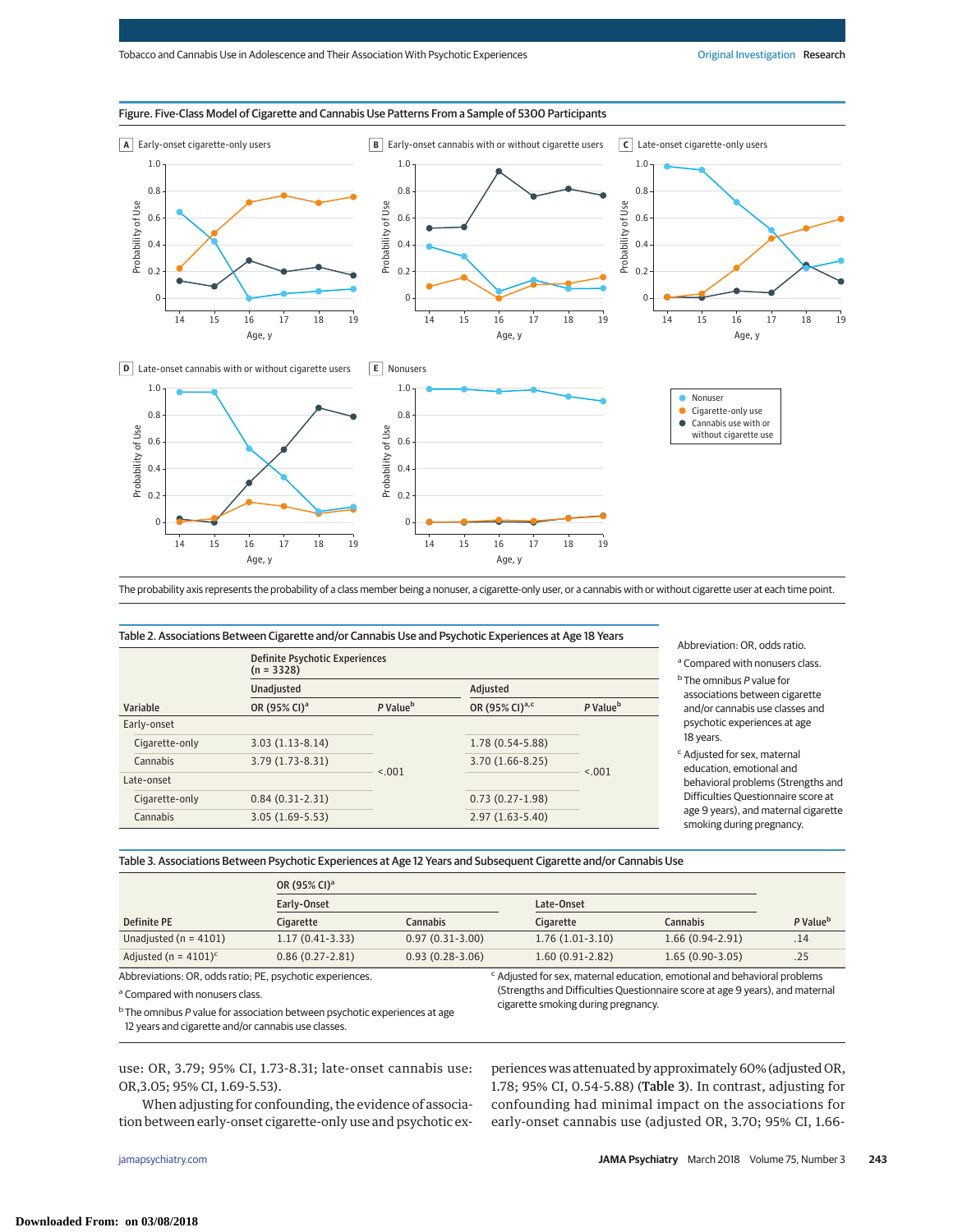8.25) or late-onset cannabis use (adjusted OR, 2.97; 95% CI, 1.63-5.40).

When comparing the substance use classes with each other (eTable 7 in the [Supplement\)](http://jama.jamanetwork.com/article.aspx?doi=10.1001/jamapsychiatry.2017.4271&utm_campaign=articlePDF%26utm_medium=articlePDFlink%26utm_source=articlePDF%26utm_content=jamapsychiatry.2017.4271), there was strong evidence to rule out equivalence between the association of late-onset cannabis use and late-onset cigarette-onlyusewith psychotic experiences (OR, 3.63; 95% CI, 1.12-11.76). Therewas insufficient evidence to support a difference between the association of early-onset cannabis and early-onset cigarette-only use with psychotic experiences, although thiswasbasedon smallernumbers,or to support a difference between late-onset and early-onset cannabis use classes. Results were similar when excluding individuals with psychotic experiences at age 12 years (eTable 7 in the [Supplement\)](http://jama.jamanetwork.com/article.aspx?doi=10.1001/jamapsychiatry.2017.4271&utm_campaign=articlePDF%26utm_medium=articlePDFlink%26utm_source=articlePDF%26utm_content=jamapsychiatry.2017.4271).

## Sensitivity Analyses

Results of associations between class membership and subsequent psychotic experiences were substantively the same when excluding participants whose psychotic experiences only ever occurred within 2 hours of any drug use (eTable 8 in the [Supplement\)](http://jama.jamanetwork.com/article.aspx?doi=10.1001/jamapsychiatry.2017.4271&utm_campaign=articlePDF%26utm_medium=articlePDFlink%26utm_source=articlePDF%26utm_content=jamapsychiatry.2017.4271) and when examining narrower or broader psychotic outcome definitions (eTable 9 in the [Supplement\)](http://jama.jamanetwork.com/article.aspx?doi=10.1001/jamapsychiatry.2017.4271&utm_campaign=articlePDF%26utm_medium=articlePDFlink%26utm_source=articlePDF%26utm_content=jamapsychiatry.2017.4271).

# Psychotic Experiences at Age 12 Years and Patterns of Cigarette and/or Cannabis Use at Ages 14 to 19 Years

Definite psychotic experiences at age 12 years were associated with increased odds of subsequent late-onset cigaretteonly use (OR, 1.76; 95% CI, 1.01-3.10) and late-onset cannabis use (OR, 1.66; 95% CI, 0.94-2.91) as compared with nonusers (Table 3 and eTable 10 in the [Supplement\)](http://jama.jamanetwork.com/article.aspx?doi=10.1001/jamapsychiatry.2017.4271&utm_campaign=articlePDF%26utm_medium=articlePDFlink%26utm_source=articlePDF%26utm_content=jamapsychiatry.2017.4271).

There was little evidence that psychotic experiences at age 12 years were associated with increased odds of early-onset cigarette-only or cannabis use; however, these classes had smaller membership (Figure and Table 3). Adjusting for confounders had minimal impact on associations between psychotic experiences at age 12 years and classes of subsequent cannabis and/or cigarette use. The effect estimates for all classes were smaller, and evidence of association weaker (particularly for early-onset classes), when restricting the analysis to nonusers of cigarettes and/or cannabis at age 12 years (eTable 11 in the [Supplement\)](http://jama.jamanetwork.com/article.aspx?doi=10.1001/jamapsychiatry.2017.4271&utm_campaign=articlePDF%26utm_medium=articlePDFlink%26utm_source=articlePDF%26utm_content=jamapsychiatry.2017.4271).

# **Discussion**

Both early-onset and late-onset cannabis use classes were associated with psychotic experiences at age 18 years and were only minimally attenuated after adjusting for potential confounders. In contrast, there was inadequate evidence to support an association between either early-onset or late-onset cigarette-only use and psychotic experiences in the adjusted analyses. There was also evidence that participants in the lateonset cannabis use class had higher odds of psychotic experiences than those in the late-onset cigarette-only use class, the 2 most common substance use classes in our data. There was no evidence to support a stronger association of earlyonset cannabis use compared with late-onset cannabis use on psychotic outcomes as proposed by some, but not all, studies,<sup>1</sup> although the relatively small size of the early-onset class has limited power to detect small-moderate effects.

Adjusting for a broad range of potential confounders did not alter the estimate of association for either the early- or lateonset cannabis use class but resulted in an approximately 60% attenuation of the estimate for the early-onset cigarette-only class. This difference in the impact of adjustment for confounders indicates that the association between cannabis use and psychotic experiences is more robust against explanations of residual confounding than that for tobacco use.

In comparison, we found little evidence that psychotic experiences in childhood led to increased cannabis use. As other  $\overline{\text{obs}}$ ervational studies have indicated, $^{28\text{-}30}$  the self-medication hypothesis does not appear to adequately explain the association between cannabis use and psychosis. Such a relationship for tobacco use is also not well supported by our data.

The uncertainty around our estimates means we cannot exclude a possible association of cigarette-only use with psychotic experiences. A number of longitudinal studies have reported that tobacco users are at greater risk for later psychotic disorders.2-5,31,32 However, none of these studies adjusted for cannabis use, and while adjusting for diagnoses of drug abuse in 2 of the studies substantially attenuated associations for cigarette smoking<sup>4</sup> or snus use,<sup>32</sup> this is likely a poor measure of cannabis use and hence may have underestimated its confounding effect. In the only longitudinal study, to our knowledge, that has adjusted for cannabis use, this substantially attenuated the association for cigarette smoking, with the fully adjusted model supporting a protective effect of smoking on schizophrenia.<sup>33</sup>

In our previous study using the Avon Longitudinal Study of Parents and Children cohort, we reported that the association between cannabis use and psychotic experiences was altered only slightly by adjusting for early or childhood confounders but that interpretation of results adjusted for tobacco use was problematic because of a strong relationship between these measures.<sup>16</sup> In the current study, we are better able to disentangle differential effects of tobacco use from those of cannabis use through use of data at multiple time points to describe patterns of use associated with both of these substances over time. Our findings are consistent with another study in which adjusting for confounding using fixed-effects regression to deal with unmeasured time-invariant effects resulted inmuch greater attenuation of association between cigarette smoking and psychotic symptoms than for cannabis use.8

Another approach to strengthen causal inference is mendelian randomization whereby genetic variants act as assumed unconfounded proxy measures for exposure status.<sup>34</sup> One study reported weak evidence of association between a genetic variant within the*CHRNA5-A3-B4*gene cluster and being prescribed antipsychotic medication.<sup>35</sup> However, despite this association being stronger in smokers than nonsmokers (as would be expected if thiswas due to a causal role of smoking on psychosis), therewas little statistical evidence for this  $(P = .60).^{35}$ 

We recently conducted a mendelian randomization study and found little association between cigarette smoking initiation and schizophrenia risk,<sup>36</sup> while our mendelian randomization study of cannabis initiation and schizophrenia risk provided evidence for causal pathways operating in both directions.<sup>14</sup> However, in both cases our analyses were restricted to smoking and cannabis initiation and might not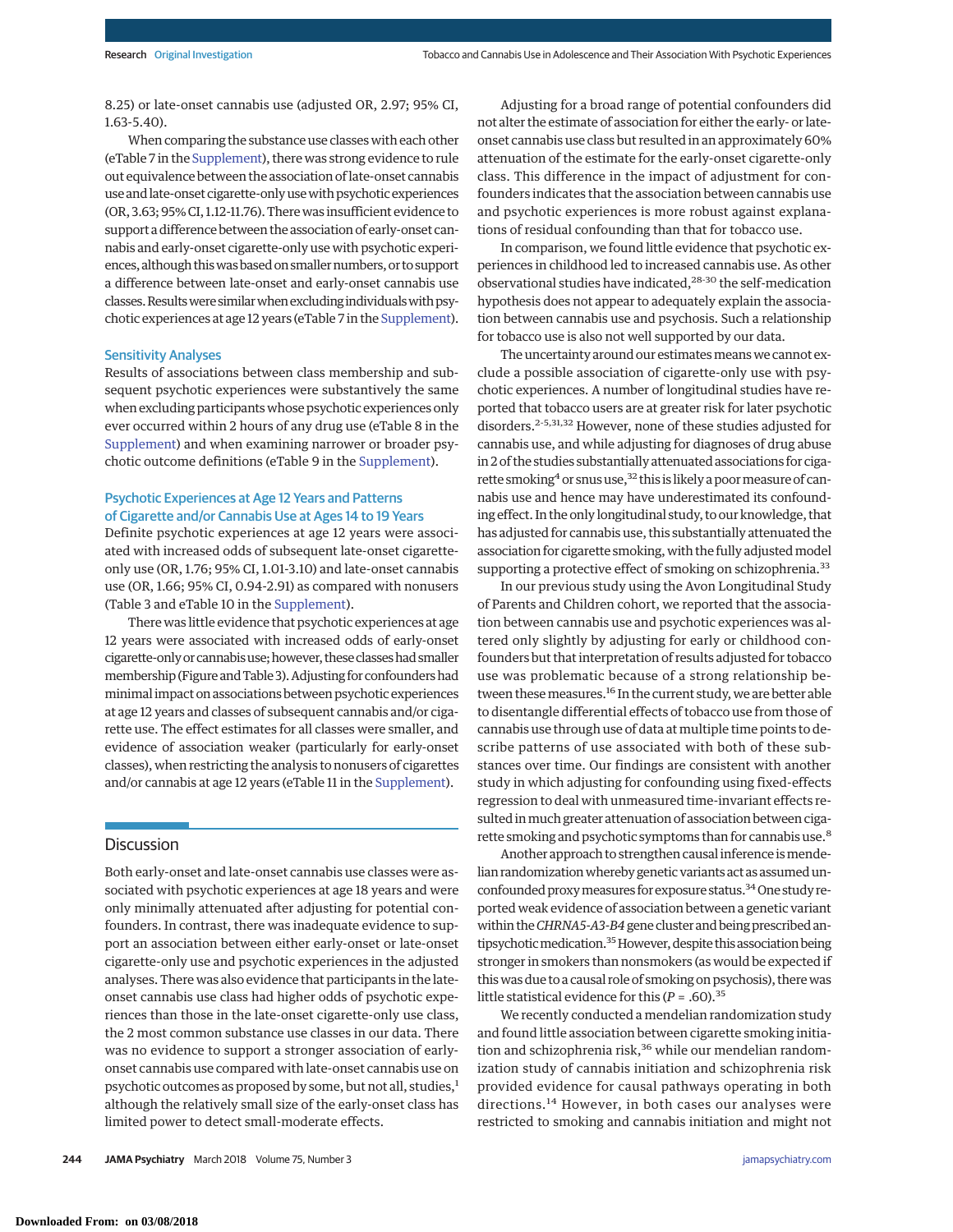reflect the effects of longer-term regular use. The lack of adequate samples and strong genetic instruments for regular cannabis use limit current use of mendelian randomization studies to further inform causal inference.

### Limitations

One of the strengths of our study is that we use a large, wellcharacterized cohort, albeit of mostly European ancestry, with multiplemeasures of exposures of interest and psychotic experience data over time, with data on a broad range of potential confounders collected prospectively. Using information across the entire adolescent period rather than from a single time point means our results are much less prone to measurement error. However, there is considerable attrition over time, although the use of a latent class method with longitudinal data allows us to maximize use of data for individuals even where participation and question response have been sporadic, and hence to minimize potential selection bias to some extent. While use of a latent class method confers a number of advantages over usingmeasures at single time points, it was not possible to define a class of individuals who use cannabis without tobacco as most cannabis users smoke cannabis in combination with tobacco.<sup>37</sup> Therefore, we cannot rule out whether the associations observed between the cannabis use class and psychotic experiences are exacerbated by the combined use of cannabis and cigarettes.While experimental studies of intravenous Δ9-THC support a causal effect of cannabis on acute psychotic experiences in the absence of tobacco,<sup>10</sup> there is some evidence that smoking cannabiswith tobacco also increases the amount of THC inhaled per gram.38

Furthermore, we have previously found that a substantial proportion of people who smoke cigarettes most heavily also use cannabis, and thus the cigarette-only class might not include those who have been most heavily exposed to tobacco. As the cannabis use group in our study included occasional (1-3 times in the past 6 months) and frequent (daily) users, we were unable to differentiate whether our findings are mainly driven by frequent users; including frequency of substance use data resulted in an unstable model. Our study was also not able to examine associations of longer-term cumulative cannabis and tobacco use and psychosis outcomes, although these analyses may become tractable in the future.

While psychotic experiences in the population are relatively poor predictors of psychotic disorder,<sup>23</sup> they represent the key characteristic of such disorders, and understanding their etiology almost certainly has relevance to understanding the etiology of clinically defined psychosis. However, we were not adequately powered to investigate the effects of cannabis or cigarette use on psychotic disorders and cannot rule out different effects of these substances on other psychosisrelated psychopathology, such as negative symptoms.We were also unable to tease out associations of cannabis with chronic vs acute psychotic outcomes, although excluding individuals who reported psychotic experiences only ever occurring within 2 hours of using drugs had minimal effect on our results. Nevertheless, given the long half-life of THC, the only way of determining whether cannabis use can lead to chronic psychotic disorders that persist long after potential effects of exogenous cannabinoids is to study regular users of cannabis who subsequently become abstinent.<sup>30</sup>

The one longitudinal study of which we are aware that examined this relationship reported only weak evidence of association between ex–cannabis use and psychotic experiences, although there were relatively few ex–cannabis users.30 Given the age of the participants over the course of our study, we were not able to identify a class of ex–cannabis users to clarify this relationship; however, long-term follow-up of this cohort may enable us to address this question more robustly.

# **Conclusions**

Our study found that both adolescent cannabis use and cigarette use are associated with increased risk for subsequent psychotic experiences. This association was greater for cannabis. Associations observed between tobacco use and psychotic experiences are more likely than those for cannabis use to be influenced by other characteristics of people who develop psychotic experiences.

#### ARTICLE INFORMATION

**Accepted for Publication:** November 24, 2017.

**Published Online:** January 17, 2018. doi[:10.1001/jamapsychiatry.2017.4271](http://jama.jamanetwork.com/article.aspx?doi=10.1001/jamapsychiatry.2017.4271&utm_campaign=articlePDF%26utm_medium=articlePDFlink%26utm_source=articlePDF%26utm_content=jamapsychiatry.2017.4271)

**Open Access:** This is an open access article distributed under the terms of the [CC-BY License.](http://jamanetwork.com/journals/jamapsychiatry/pages/instructions-for-authors#SecOpenAccess/?utm_campaign=articlePDF%26utm_medium=articlePDFlink%26utm_source=articlePDF%26utm_content=jamapsychiatry.2017.4271) © 2018 Jones HJ et al.JAMA Psychiatry.

**Author Affiliations:** Centre for Academic Mental Health, Population Health Sciences, Bristol Medical School, University of Bristol, Bristol, United Kingdom (Jones, Heron, Hickman, Zammit); Medical Research Centre, Integrative Epidemiology Unit, University of Bristol, Bristol, United Kingdom (Jones, Munafò); Department of Psychological Sciences, University of Liverpool, Liverpool, United Kingdom (Gage); Division of Psychiatry, University College London, London, United Kingdom (Lewis); UK Centre for Tobacco and Alcohol Studies, School of Experimental Psychology, University of Bristol, Bristol, United Kingdom (Munafò); MRC Centre for

Neuropsychiatric Genetics and Genomics, Division of Psychological Medicine and Clinical Neurosciences, Cardiff University School of Medicine, Cardiff, United Kingdom (Zammit).

**Author Contributions:** Dr Jones and Prof Zammit had full access to all of the data in the study and take responsibility for the integrity of the data and the accuracy of the data analysis. Concept and design: Jones, Gage, Heron, Munafò,

Zammit. Acquisition, analysis, or interpretation of data:

Jones, Gage, Heron, Munafò, Zammit. Drafting of the manuscript: Jones, Heron, Munafò, Zammit.

Critical revision of the manuscript for important intellectual content: Jones, Gage, Heron, Hickman, Lewis, Munafò, Zammit.

Statistical analysis: Jones, Heron, Zammit. Obtained funding: Heron, Lewis, Zammit. Administrative, technical, or material support: Heron, Zammit.

Supervision: Heron, Munafò, Zammit.

**Conflict of Interest Disclosures:** None reported.

**Funding/Support:** This study was funded by Medical Research Council grants G0701503 and MR/M006727/1. The UK Medical Research Council, Wellcome Trust grant 102215/2/13/2, and the University of Bristol provided core support for the Avon Longitudinal Study of Parents and Children. This study was supported by the National Institute for Health Research Biomedical Research Centre at the University Hospitals Bristol National Health Service Foundation Trust and the University of Bristol. Dr Jones and Prof Munafò are members of the Medical Research Council Integrative Epidemiology Unit at the University of Bristol, funded by UK Medical Research Council grants MC\_UU\_12013/1 and MC\_UU\_12013/6 and the University of Bristol. Dr Gage and Prof Munafò are members of UK Centre for Tobacco and Alcohol Studies, a UK Clinical Research Collaboration Public Health Research Centre of Excellence. Funding was